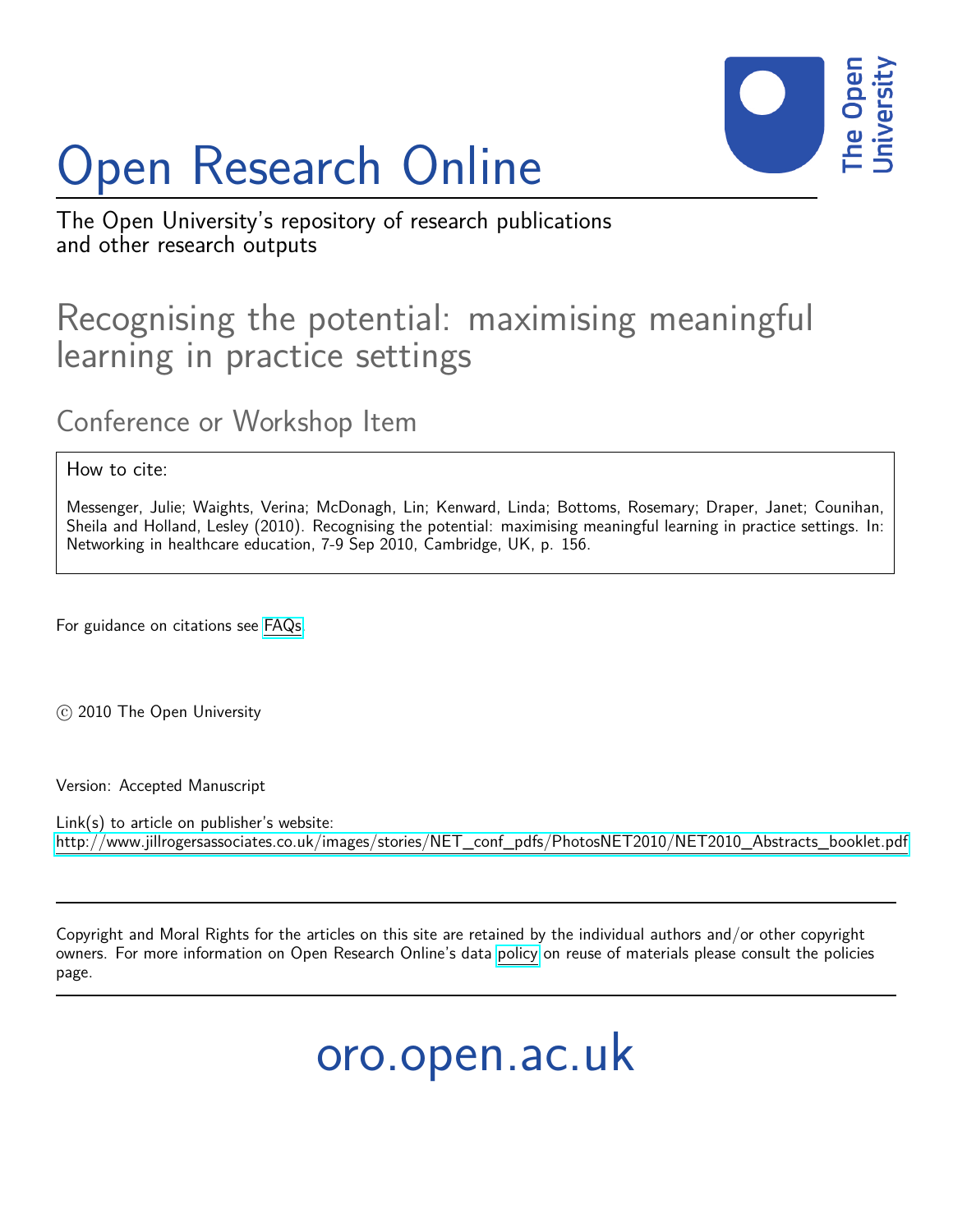## Recognising the potential: Maximising meaningful learning in practice settings

#### Symposium

#### Lead correspondent Jan Draper

#### The Open University

#### Introduction (5 mins)

In this symposium we critique conventional approaches to the support of learning in practice settings. In the context of the increasing complexity of health services and the consolidation of nursing as a graduate profession in the UK and internationally, we argue that these traditional approaches are not fit for purpose. Drawing in part on our experience at The Open University (OU) as a provider of part-time, distance learning preregistration nurse education, the symposium proposes a more contemporary model of supporting learning in practice and identifies the implications for education, practice, commissioning and policy.

Of relevance to practitioners, students, educationalists and commissioners, the objectives of the symposium are:

- to problematise traditional constructions of how learning takes place in practice settings
- to critically examine the key features of a high quality learning environment from the perspectives of students, mentors, employers and educationalists
- to identify the implications for service, education, commissioning and policy.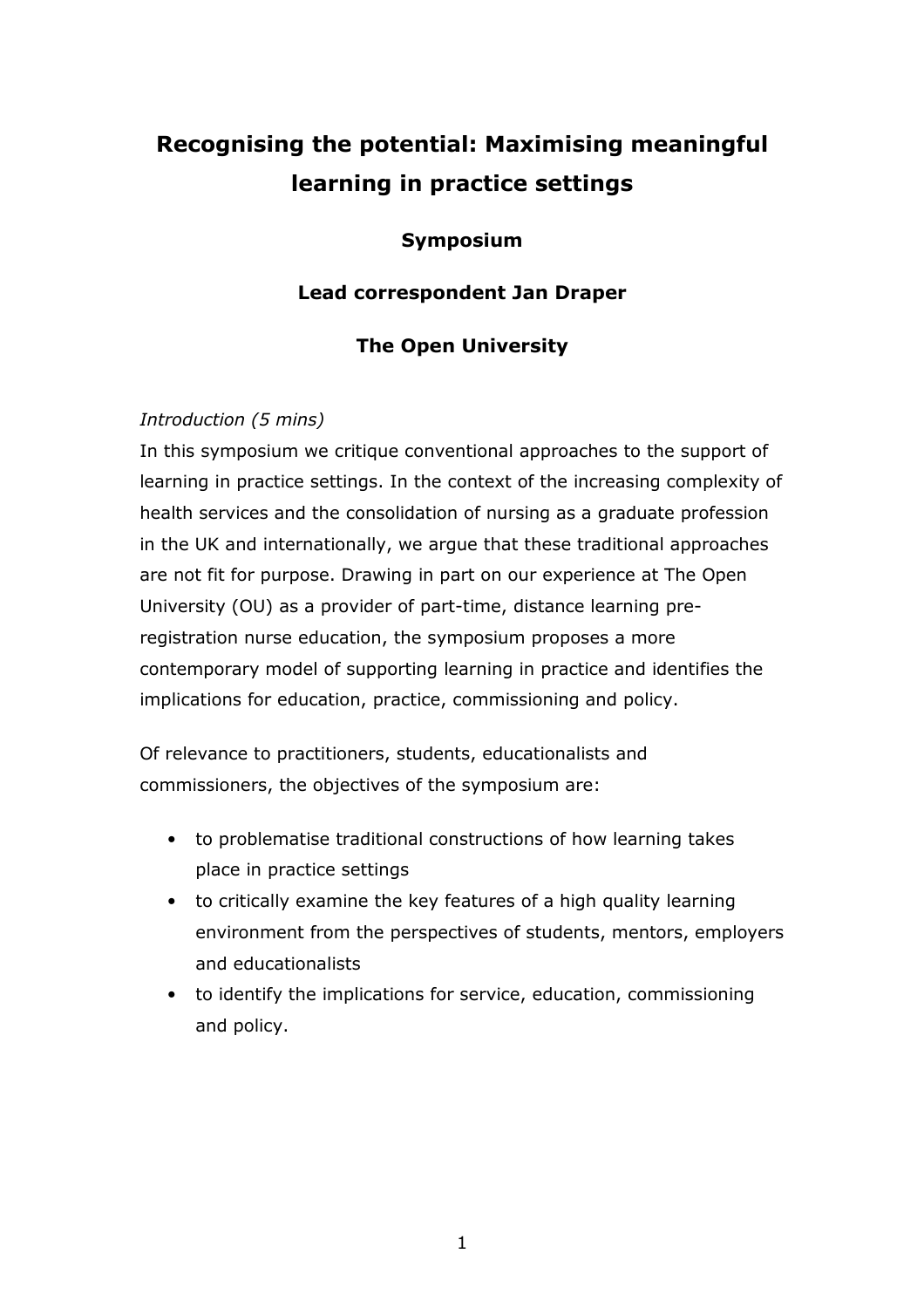Paper 1 Breaking circuits (Julie Messenger and Verina Waights) (20 mins) This first paper sets the historical and political context underpinning current models of practice learning in pre-registration nursing. In the UK, nursing students traditionally have rotated through a range of placement circuits, undertaking a set number of weeks in designated settings in order to complete a total of 2300 hours of practice learning set by the Nursing and Midwifery Council. An assumption inherent in this model is that 4 weeks 'doing' time on an acute surgical ward, for example, will equip students with the necessary skills to care for patients. The model therefore privileges time 'done' rather than emphasising the key features of a quality learning environment.

We argue therefore that this model of placement circuits does not necessarily assure a quality learning experience. Drawing on vignettes and scenarios from practice, we propose a more contemporary approach to learning in practice. The 'breaking circuits' metaphor implies a move away from 'doing time', where students are seen as short-term visitors in practice settings, to a different model that recognises the vast diversity of and potential for learning in practice, whatever and wherever that practice happens to be.

#### Paper 2 Making connections (Lin McDonagh, Linda Kenward and Rosemary Bottoms) (25 mins)

In response to the call for a more contemporary approach to the support of learning in practice outlined in Paper 1, this second paper identifies the key constituents of meaningful learning in practice.

Students' learning of theory (most often done in the class room) and their learning of practice (most often done in practice) have become, over time, conceptually and geographically divorced. This 'fracturing' of the academic and practice components of education (Melia, 1987) has underscored a belief in two types of learning and contributed to the so called 'theorypractice' gap. It has also resulted in students feeling 'caught between the socialising forces of academia and the day-to-day reality of nursing' (Ross and Clifford, 2002, p.546). However, whilst some learning remains clearly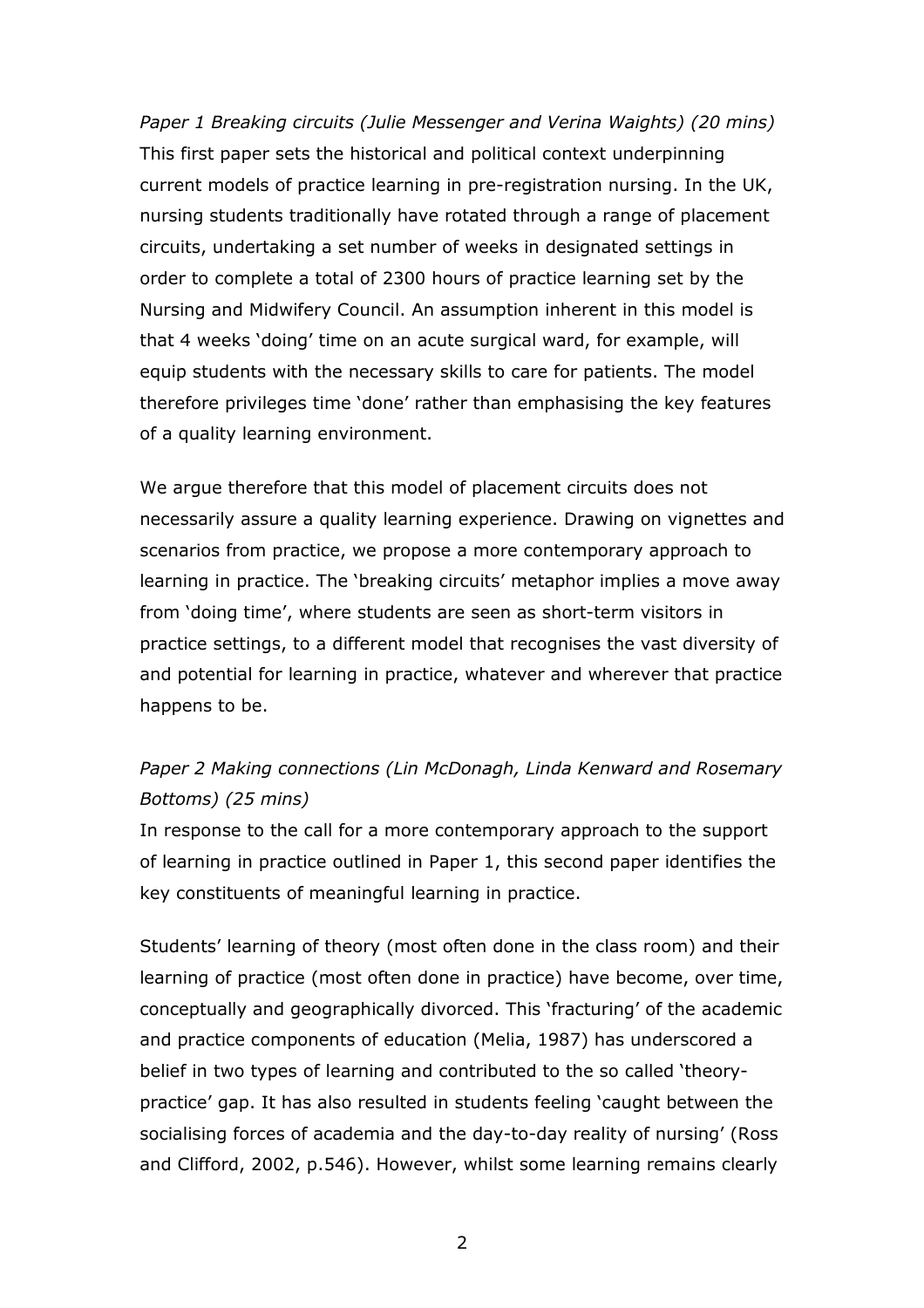more suitable for classroom settings, the real 'nitty gritty' learning of the what, where, how and who of nursing is done in real-life practice. A contemporary model of quality practice learning – underpinned by strong partnerships between students, employers, practitioners and educationalists – has the potential therefore to make a significant contribution to the modernisation of the preparation of nurses in the  $21<sup>st</sup>$ century.

With reference to our experience of delivering pre-registration nursing across the UK, we draw on the experiences of students, mentors and the unique role of the Programme Tutor, to illustrate the potential impact of such a model. This tripartite model promotes continuity of support ensuring that both student and mentor are equally supported. It also explicitly values the diversity and range of learning opportunities in the workplace that add richness to the student experience. Mentors, students and programme tutors will be involved in sharing their experiences of this model of learning support.

#### Paper 3 What is the difference that makes a difference? (Sheila Counihan, Jan Draper and Lesley Holland) (20 mins)

In the third paper we further elaborate on our proposals for a modernised practice learning model and seek to identify the implications for education, service and policy. We draw on a range of projects undertaken at the OU in relation to students' experience of learning in practice, such as the development of emotional resilience (Brigham and Smith, 2008), experiences of the transition from student to staff nurse (Draper, Sparrow and Gallagher, 2009), the experience of the Programme Tutor role (McDonagh, Draper and Gallagher, 2009), students' use of and interaction with portfolios (Holland and Buckeldee, 2008), and the development of a framework to maximise the impact of learning on practice (Clark, Draper and Sparrow, 2008). In doing so, we conclude that significant investment is required in the environments within which practice learning takes place.

These environments are located in organisations and these organisations need to become 'learning organisations' in order to cultivate the success

3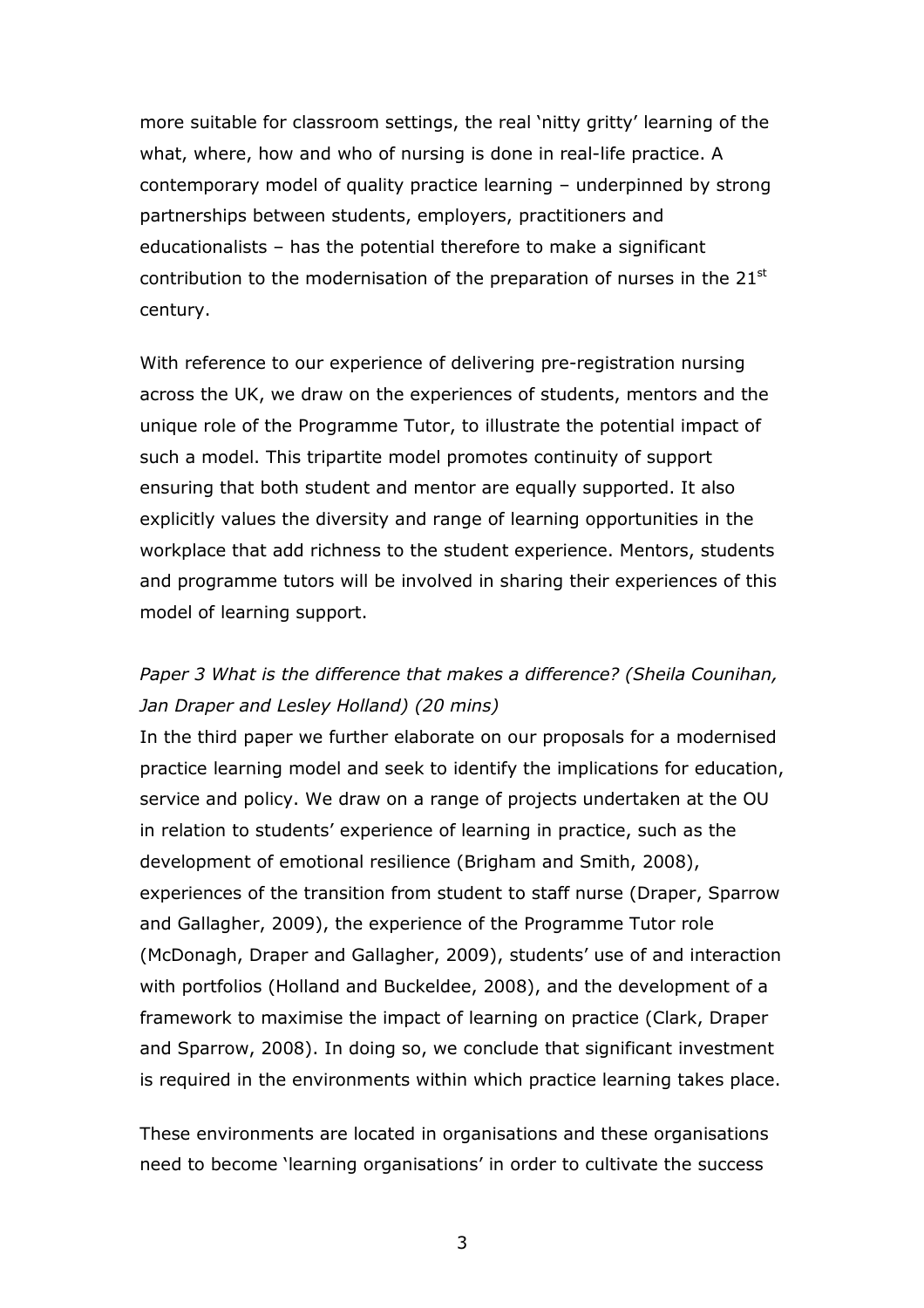of learning in practice. Through interaction with other delegates, we debate the key features of a learning organisation and how these facilitate effective learning in practice. Changing the culture of practice learning will require continued investment. Placing an emphasis on practitioners also being creative teachers in and of practice will have significant implications for pre-registration nurse education, mentor preparation, practitioners, educationalists, commissioners and policy makers. The paper will conclude by identifying these implications and ways in which they may be taken forward.

#### Conclusion and debate (Jan Draper) (20 mins)

Using an interactive approach, the symposium will conclude with an open discussion amongst delegates concerning the issues raised. The challenges posed by this or indeed other models of practice learning support will be debated and the potential for transferability to other workbased health programmes discussed.

(965 words)

#### References

Brigham, L. and Smith, A. (2008) Riding the waves, Final report, Practice Based Professional Learning Centre, The Open University, http://www.open.ac.uk/cetlworkspace/cetlcontent/documents/4a48d47d36678.pdf

Clark, E., Draper, J. and Sparrow, S. (2008) The Impact on Practice (ImP) Project: A project to develop a framework to evaluate the impact of continuing professional education on practice, Nurse Education Tomorrow Conference, 2-4 September, Cambridge.

Draper, J., Sparrow, S. and Gallagher, D. (2009) Crossing the threshold: Student's experiences of the transition from student to staff nurse (Core paper), Nurse Education Tomorrow Conference, 8-10 September, Cambridge.

Holland, L. A. and Buckeldee, J. (2008) An investigation into the perceptions of student nurses on The Open University supported open learning pre-registration nursing programme of their practice portfolios, Practice Based Professional Learning Centre, The Open University, http://www.open.ac.uk/pbpl/activities/details/detail.php?itemId=499ebae 22477c&themeId=49887a1373845